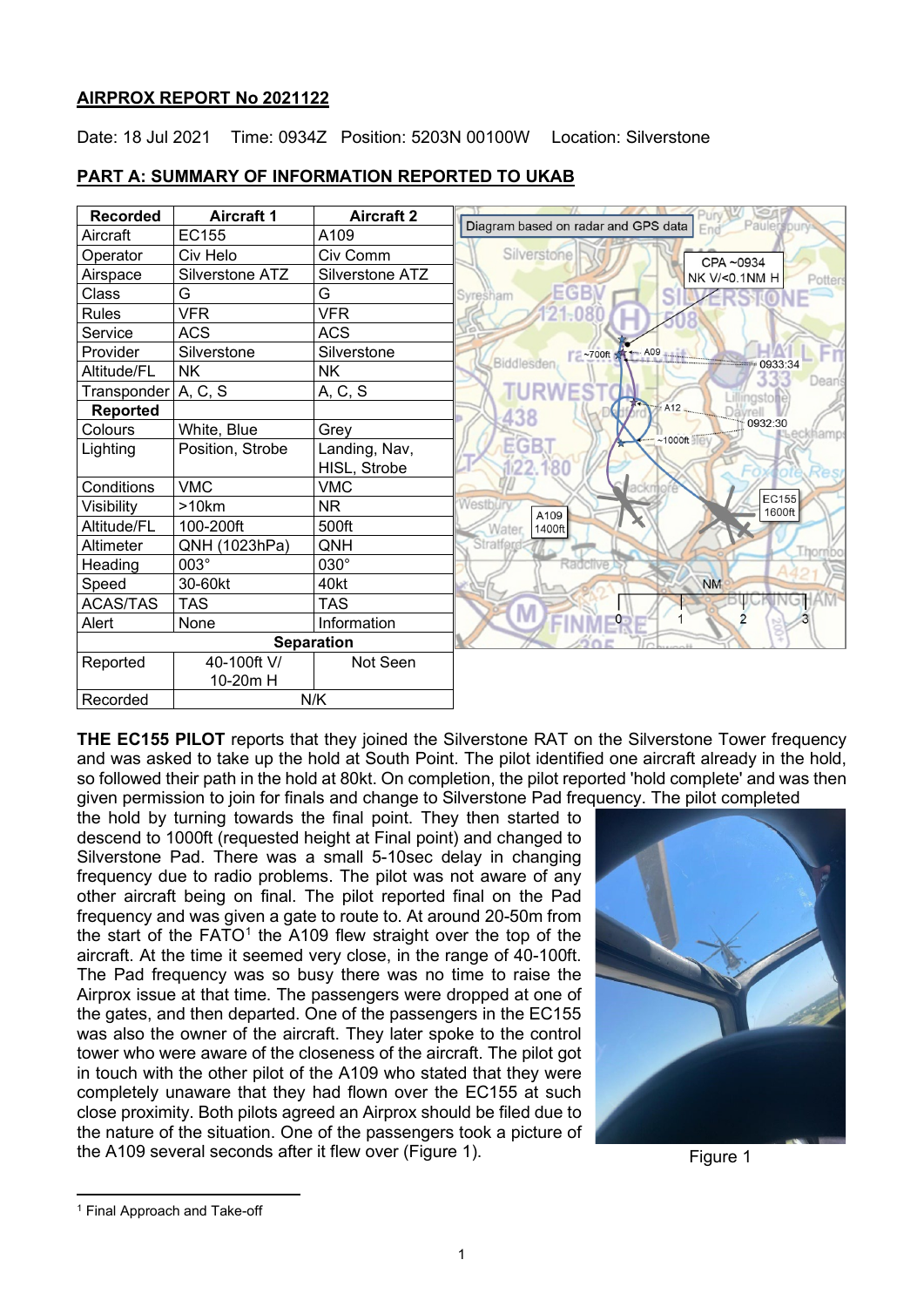The pilot assessed the risk of collision as 'High'.

**THE A109 PILOT** reports that they were first aware of the EC155 in transit to the south east of Silverstone. They were first alerted to its presence on the TAS (although showing no altitude) in their 9 o'clock about a mile away. As they approached Silverstone they slowed and the EC155 looked to be routing directly towards Silverstone 'South Point'. They intended to take a route via the 'hold datum' anticipating to join the hold. On reaching, they were cleared to join and routed via South Point and then to 'Final Point', a point offset to the final approach track. At some point between the Hold Datum and South Point they saw the EC155 routing south having turned away from final point and believed that they were planning to come south again to enter the hold. They believed they heard the instruction that the EC155 was to go once round the hold and then join but they could be mixing this up with another flight the same day. They recalled following a dark Twin Squirrel onto final. They didn't remember hearing the EC155 pilot call final so their assumption was that they were the only other aircraft on final. They believed that they told ATC that they were behind the Squirrel. Final to the FATO was completely standard with a reasonably steep approach over the tented camp to the H, and from there to a stand. They noticed the EC155 land after them on the adjacent stand. They were subsequently contacted by the captain that afternoon by telephone, who expressed their concern that [the A109] had overflown their aircraft. They did not see the EC155 at the point of the Airprox so cannot say how close they came. Both pilots agreed that an Airprox report should be submitted.

The pilot assessed the risk of collision as 'High'.

**THE SILVERSTONE ATC MANAGER** reports that both aircraft were in communication with Silverstone Tower and Pad on the same frequency. Neither aircraft reported the incident on the RT and the Pad controller did not observe anything untoward. It should be noted that FATO 03 was in use and although the view from the control tower is good, there is a lack of perspective when looking up towards the final approach. Aircraft relative positions do not become obvious until very short final, especially when they vary in type/size. It should also be noted that this was a very busy period of operation for the heliport. There were approximately 30 air traffic movements in 15 minutes. The ATC Manager was made aware of the Airprox on Tuesday 20<sup>th</sup> July, they had no recollection of the incident and neither did the controller who was controlling the Pad at the time.

**A WITNESS ON THE GROUND** reports that, throughout the weekend, they had been watching a very organised procession of helicopters coming in and out of Silverstone. Up until the incident, all flights seemed to have good separation and followed a set path in and out of the circuit. At the time in question, they were making their way towards the circuit entrance (Stowe Corner) from the bottom of the Woodlands Campsite. They were aware that the darker of the two helicopters seemed to have taken a slightly 'wider' route but was now heading back in, towards the regular flight line. The lighter coloured helicopter, by taking a more direct approach had therefore shortened the gap between the two. They were suddenly aware that the two helicopters appeared to be on a direct path with each other. The darker helicopter passed directly underneath the other one - they could actually see the shadow of the higher helicopter cover the lower one. It felt like they were only 25-30ft apart. At this point they were convinced that the two were going to collide in mid-air, above the campsite, and they were about to witness something horrific. Obviously this didn't happen, but they were shocked at how close they had appeared to be, something that hasn't left them. They approached three police officers, who were nearby, to see whether they had seen the incident. They too seemed very surprised at how close the two helicopters had come.

## **Factual Background**

The weather at Oxford was recorded as follows:

```
METAR EGTK 180920Z 06002KT CAVOK 26/17 Q1026=
```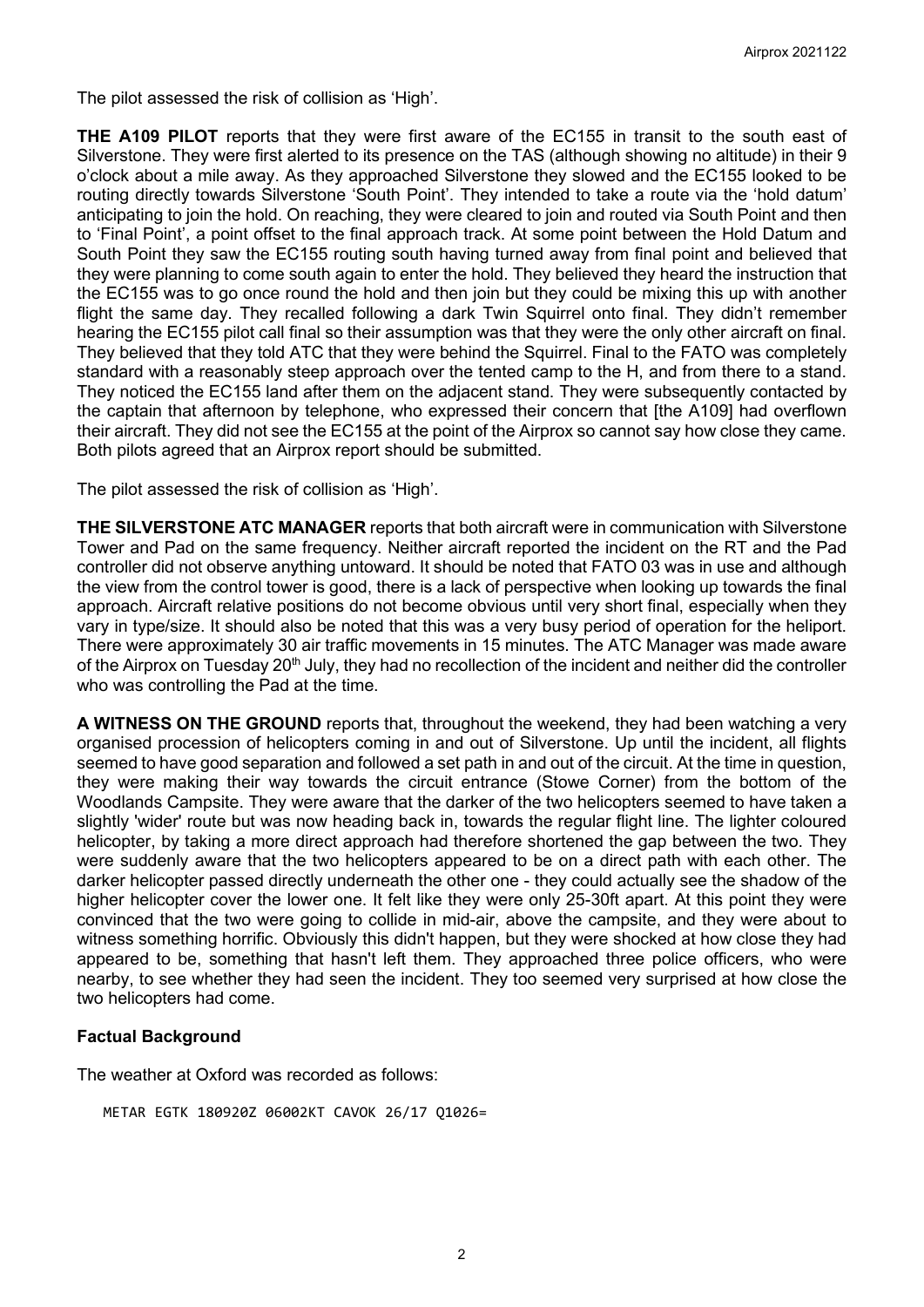## **Analysis and Investigation**

# **CAA ATSI**

Both helicopters were inbound to Silverstone, for the British Grand Prix. There was a Restricted Airspace Temporary (RA(T)) in place for the event. A pictorial of the RA(T) airspace is included in this report. The RA(T) details were contained within AIC 2021 M053. For the purposes of Rule 11 of the Rules of the Air, a temporary 2NM radius Aerodrome Traffic Zone (ATZ) was established at Silverstone. The RA(T) and the ATZ were active at the time of the Airprox.

A document containing pilot joining instructions was issued and a pilot brief provided. The joining instructions document and pilot brief contained instructions on how to join the RA(T) and the holding pattern. Relevant extracts are included within this report. The inbound altitude to be flown was 1500ft, and pilots were required to maintain their own separation visually from other traffic. Clearance to enter the RA(T) was required to be obtained from Silverstone Tower, who may or may not require the pilot to take up the hold. Instructions stated that all holds were right hand and to be flown at a speed of 80kt. The 80kt speed limit was to be achieved prior to entering the hold and was to be maintained when flying between the joining datum and the final approach point. Both pilots had been instructed to enter the RA(T), take up the hold, and report approaching the South Point datum.

ATSI had access to initial occurrence reports pertaining to both aircraft. The Area Radar recordings and the Silverstone RTF were reviewed for the relevant period. Both the Tower and Pad RTF were constant throughout the period reviewed, with several pilots stepping on each other's, and on occasion the controller's, transmissions. In the interest of brevity only the RTF from the two helicopters involved has been included within this report. Screenshots have been taken from the Area Radar recordings.

At 0927.30 the A109 pilot made initial contact with the Tower controller, using just their callsign and registration. The controller responded, "*initially enter and take up the hold, report approaching South Point though, there are two others joining for the similar and I'll hopefully update you on that*." The pilot read back, "*join for South Point, take up the hold (unintelligible word)*."

At 0928.40 the EC155 pilot made initial contact with the Tower controller, using their callsign and registration, followed by a request to join at South Point, the controller responded, "*good morning, enter and take up the hold initially, there are 3 others doing similar, but report approaching South Point and I'll hopefully update you on that with a no delay*." The pilot read back, "*enter and take up the hold, report approaching South Point.*" (Figure 1).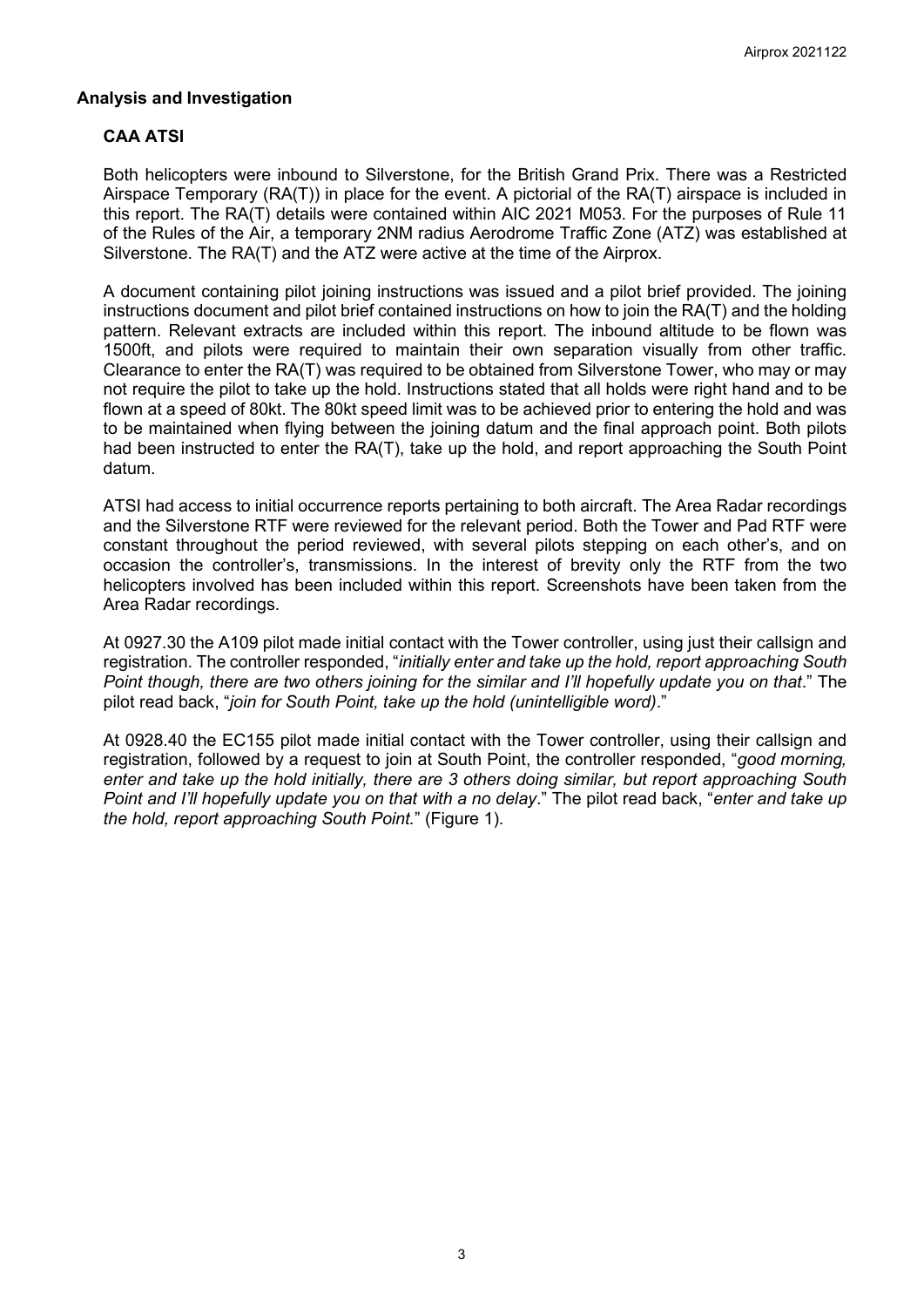

Figure 1 - 0928*.*40

At 0930.40 the EC155 pilot reported, "*joining at South Point*." The controller responded, "*once round, report approaching South Point*." The pilot read back, "*once round, report approaching South Point*." (Figure 2).



Figure 2 - 0930.40 (EC155 indicating a Ground Speed of 142 kts at South Point)

At 0931.10 the controller instructed the EC155 pilot, "*after your hold, join approved, report South Point*." The pilot read back, "*after the hold report South Point*."

At 0931.20 The A109 pilot reported, "*entering the hold*." The controller responded, "*once round, after the hold your join is approved, report South Point.*"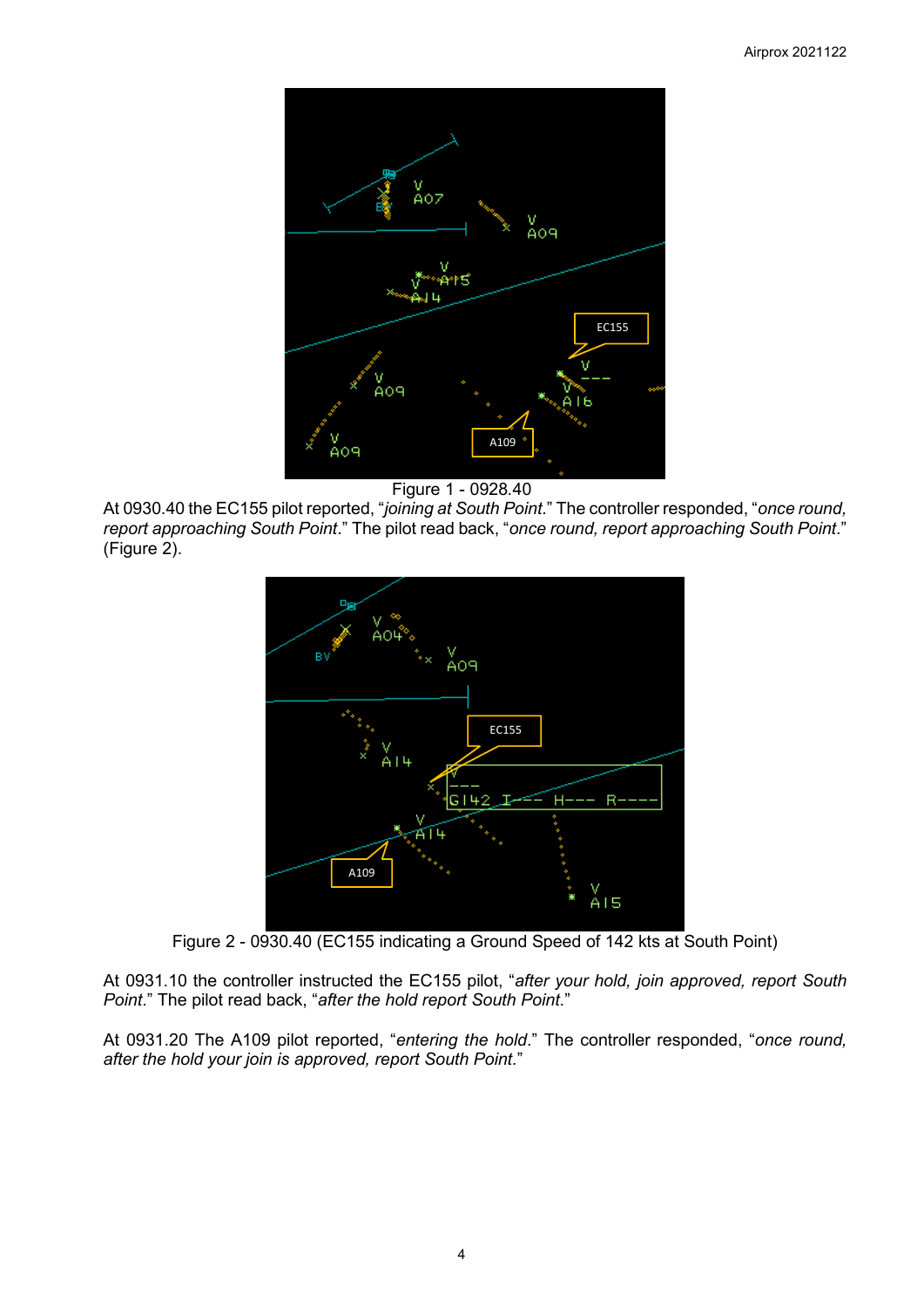

Figure 3 - 0931.20 (A109 indicating a Ground Speed of 75kt at the hold datum)

At 0931.50 the controller passed joining instructions to an unrelated aircraft and told them to report at South Point. Two transmissions were then received at the same time. The controller asked the unrelated joining pilot to confirm that they were passing South Point now, and the pilot reported not yet. It was not possible to determine who the other transmission was from or what they had said.

At 0932.20 the A109 pilot reported, "*South Point behind the Squirrel*." The controller responded, "*roger, join is now approved and contact Pad 130.280*." The pilot read back the frequency correctly (Figure 4).



Figure 4 - 0932.20

At 0932.30 the EC155 pilot reported, "*hold complete, now reaching South Point*." The controller responded with the incorrect callsign but correct two-digit number from the EC155 callsign, "*roger South Point, join approved and report final, contact Pad 130.280*." The pilot read back, "*contact Pad 132.80*" and finished the transmission with their correct callsign. The controller picked up the incorrect readback and responded, "*130.280*." There was no response from the pilot (Figure 5).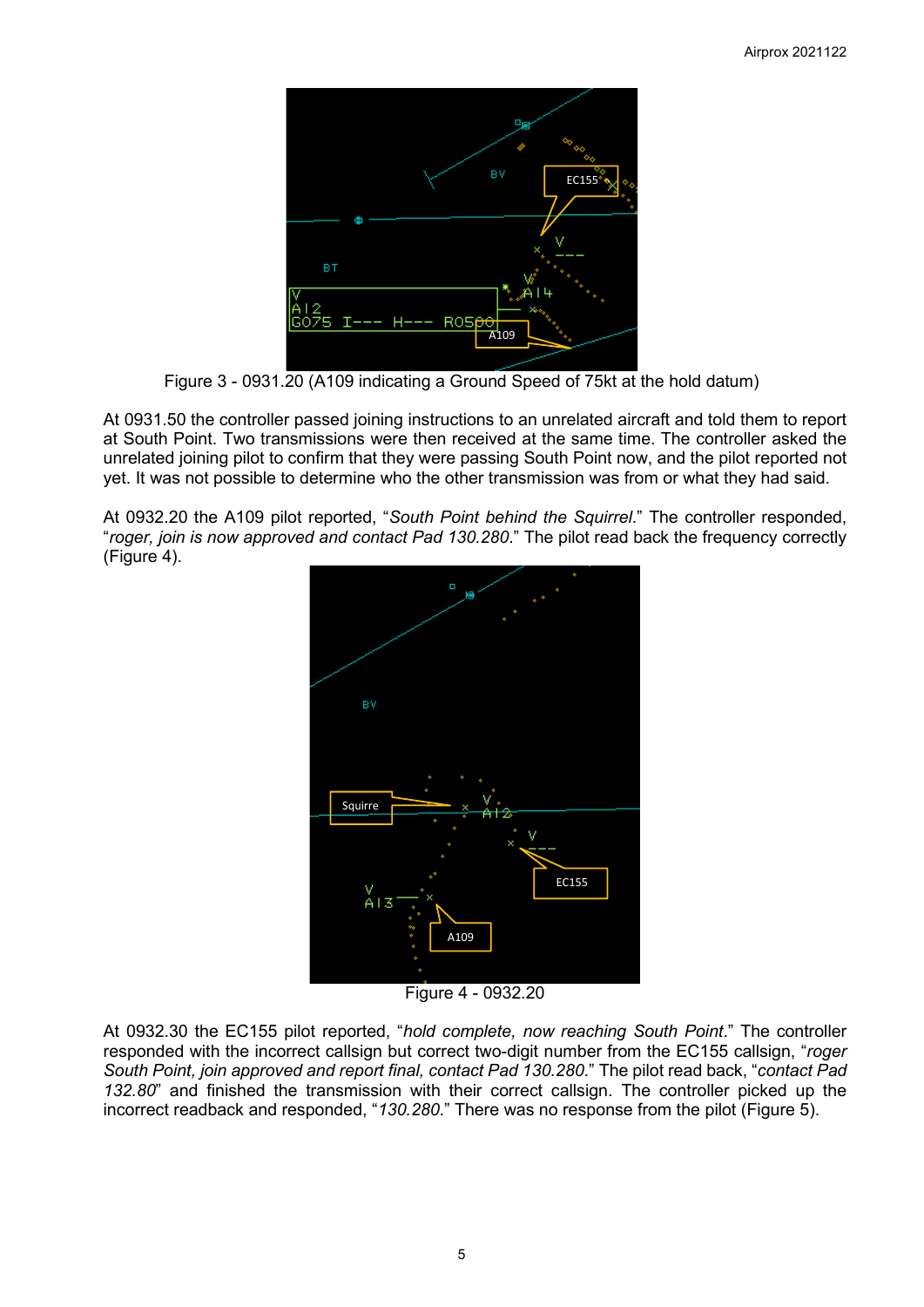

Figure 5 - 0932.30

At 0933.00 the A109 pilot reported on the Pad frequency, "*(callsign) is at South Point, er is at final*." The controller responded, "*report final*." The pilot responded, "*approaching final, behind the Squirrel*." There was then a call from an unrelated aircraft and the controller responded to them. The controller then instructed the A109 pilot, "*gate one*." The pilot read back, "*gate one*" (Figure 6).



Figure 6 - 0933.00 (the EC155 pilot completing the final right turn in the hold, not yet on the Pad frequency and now west of the A109)

At 0933.30 a fourth helicopter pilot made initial contact with the Pad controller and reported final. The controller responded," *roger, continue, you're number 4, you've got an EC155 ahead of you*." The pilot responded, "*affirm (unintelligible word)"* (Figure 7).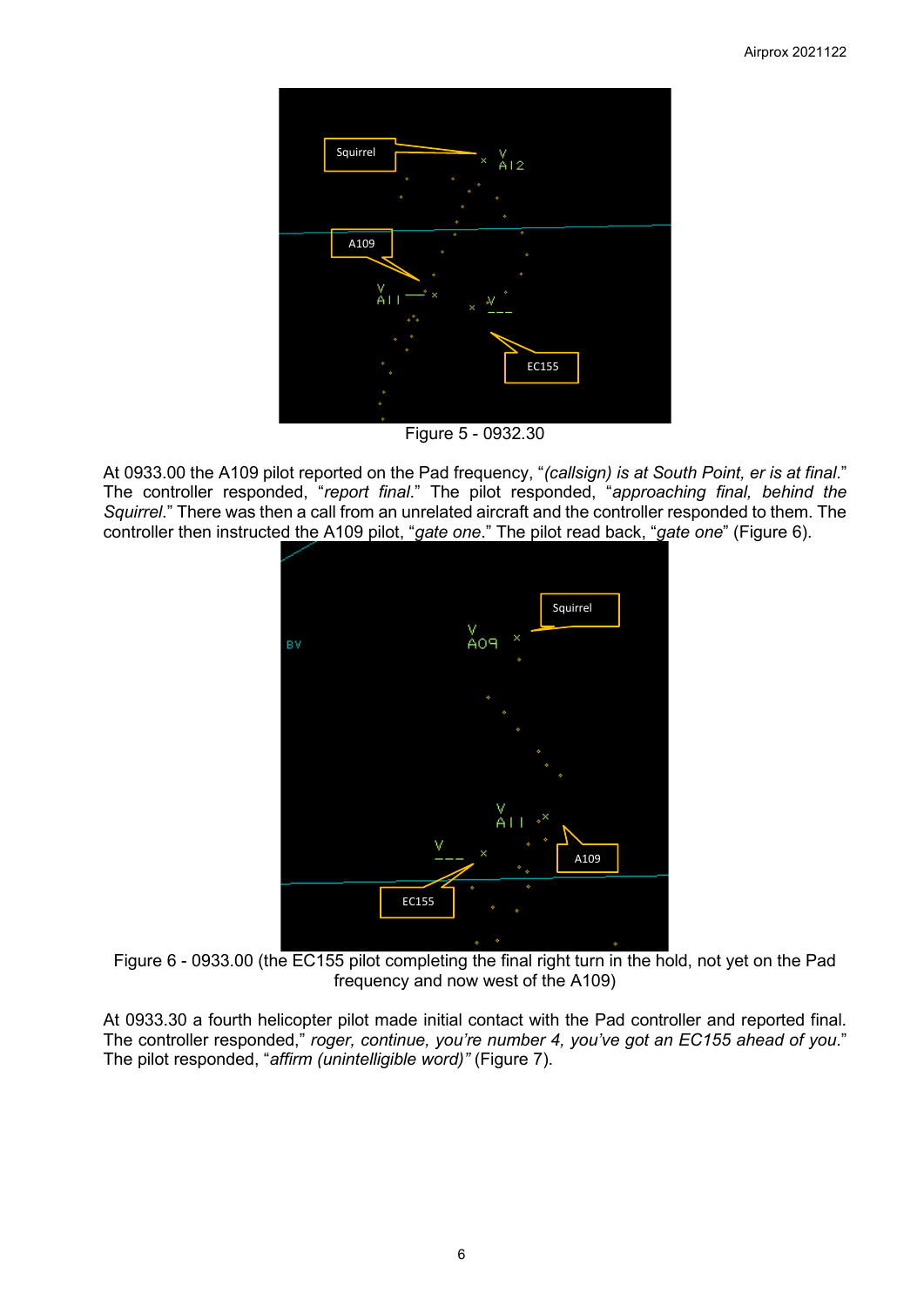

Figure 7 - 0933.30 (EC155 not yet on the Pad frequency)

At 0933.40 a joining aircraft incorrectly checked in on the Pad frequency and the Pad controller turned their attention to this aircraft.



Figure 8 - 0933.55 (EC155 not yet on the Pad frequency)

At 09:34.00 the controller instructed the EC155 pilot, "*gate two*." The pilot did not respond initially and after a few seconds responded, "*apologies, we had problems with our radio there*." The controller responded, "*gate two*. which the pilot read back.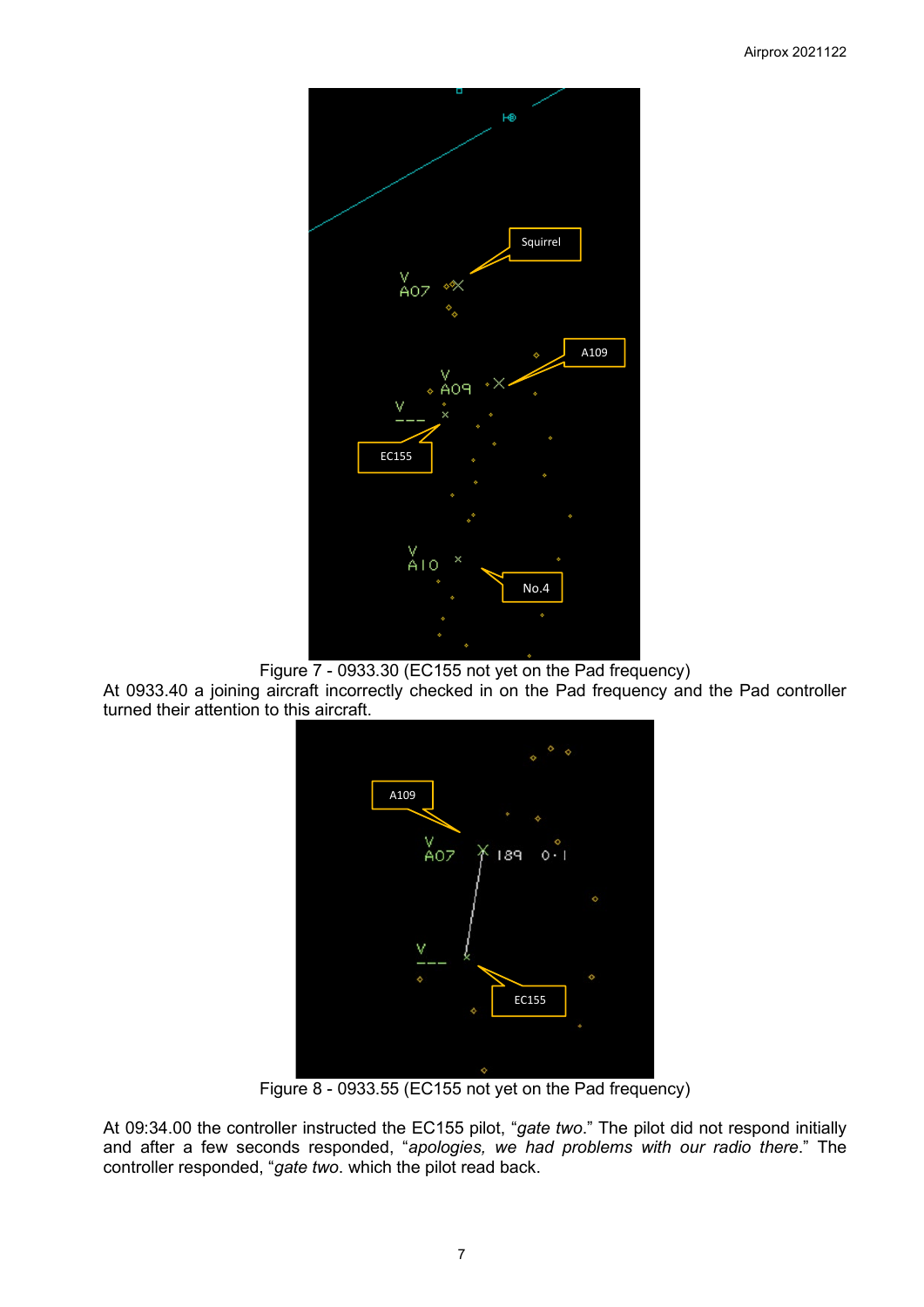

Figure 9 - 0934.06 (EC155 now on the Pad frequency)

At 09:34.10 radar CPA occurred, with the aircraft separated by an indicated <0.1NM. The EC155 pilot reported that they were at an altitude of between 100-200ft and the A109 indicated an altitude of 500ft. The EC155 pilot believed the vertical separation to be between 40 and 100ft as the A109 flew over the top of them (Figure 10).



Figure 10 - 09:34.10 Radar CPA

The AIC stated the following:

This AIC will cover the airspace arrangements by date and is to be read fully by pilots intending to operate in the vicinity of Silverstone Circuit and Turweston Aerodrome during the period stated.

And

This AIC does not replace the need for participating traffic to be fully familiar with the briefing packs provided by the heliport operator Silverstone Helicopters Limited.

The AIC instructed that: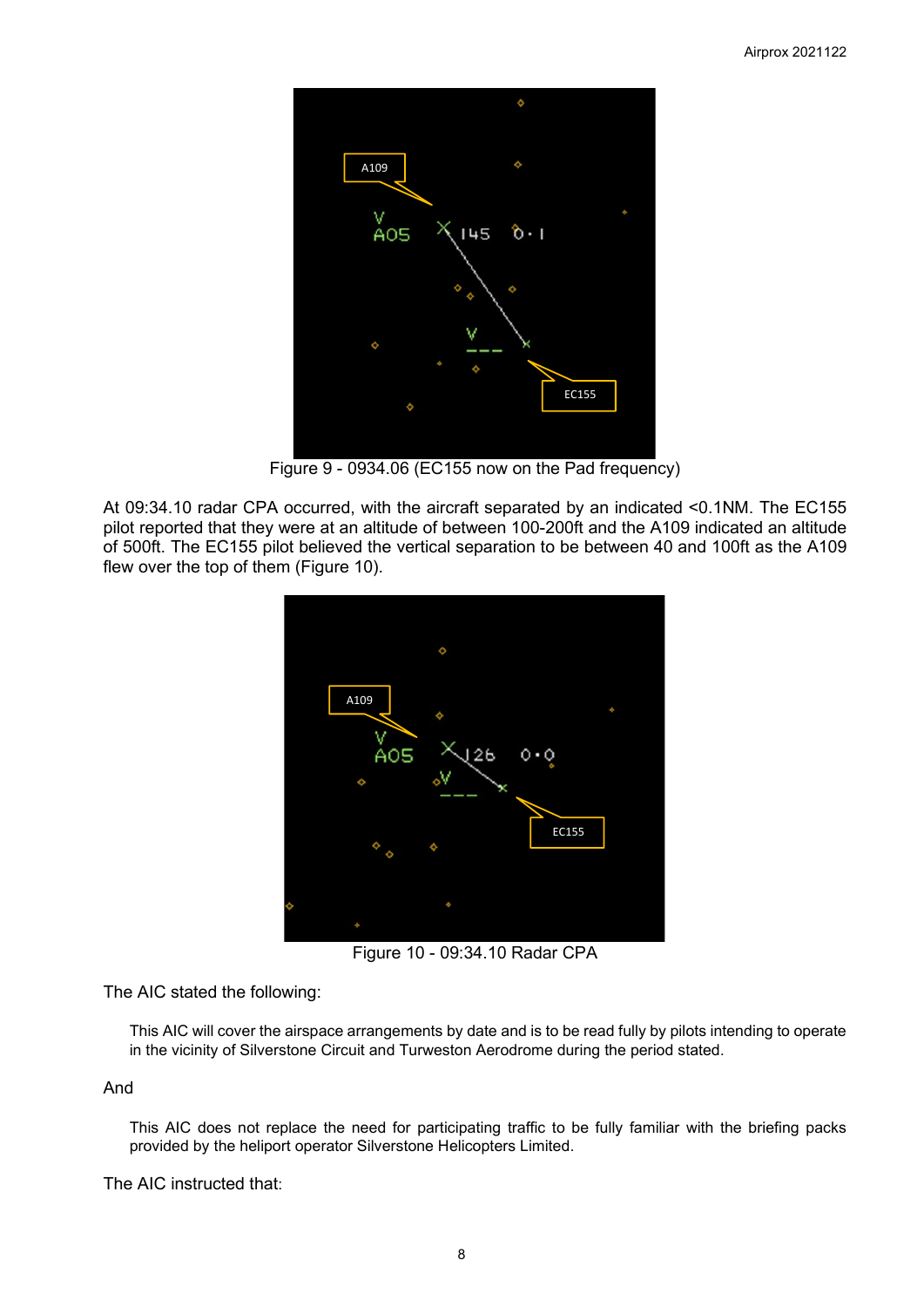no pilot should fly below 2500 feet AMSL within the RA(T) and that this restriction did not apply to any pilot who:

a) immediately before entering the area specified informs the air traffic control unit at Silverstone Aerodrome on the radio frequency notified for the purposes of these Regulations of the position, level, and track of the aircraft; and

b) flies in accordance with instructions issued by the air traffic control unit at Silverstone Aerodrome; and

c) maintains a continuous radiotelephony watch on the published Silverstone aeronautical frequency.

The requirement outlined in sub paragraph a) above was not included within the pilot briefing and pilot joining instructions document. Position, level, and track were not included within the initial RTF exchanges with the Tower controller.

Relevant extracts from the Pilot Briefing Pack:

#### RADIO DISCIPLINE

- Obtain ATIS 132.905
- Request to join < 10nm Silverstone Tower 123.330
- On first call of the day, confirm your registration and aircraft type
- Repeat the first part of Call Sign i.e., BLACK BLACK 10
- Avoid unnecessary transmissions
- Do not enter RA(T) until cleared by Silverstone ATC

#### HELIPORT ARRIVALS

- Obtain ATIS 132.905
- Call Silverstone Tower 123.330
- Only Sectors South OR East are available for entry into the RA(T), depending on FATO in use.
- Fly at 1500ft QNH / Landing Lights on
- Avoid hatched areas, Noise!

• A join must be from over the Joining Datum and pilot to report "Joining East/South Point" • If told to "Enter and take up the Hold", fly at 80kts. All holds are Right Hand.

- Silverstone Pad 130.280 only if instructed
- Having made the frequency change to Pad, no transmissions are required until FINAL.
- \*\* NO OVERTAKING \*\*
- Be at 1000ft QNH by FINAL point.
- On receipt of a FINAL report from pilot, ATC will ordinarily issue a stand. This is your landing clearance!
- Wind checks available on request.
- Performance Class 1 or 2 profiles

Relevant extracts from the Pilot Joining Instructions:

If and when told to 'ENTER AND TAKE UP THE HOLD' the pattern may be joined at either the Joining Datum (solid triangle) on the map provided, or the Hold Datum (open triangle).

Pilots are advised to join at the datum nearest to their direction of approach and are to be alert in regard of other traffic already in the hold.

Having been given 'JOIN APPROVED' by ATC – whether direct or from the hold – a pilot must come overhead the Joining Datum and report before continuing on to Final.

If a pilot is in the hold when given 'Join Approved', the holding pattern MUST be completed – even if the Joining Datum has only just been overflown.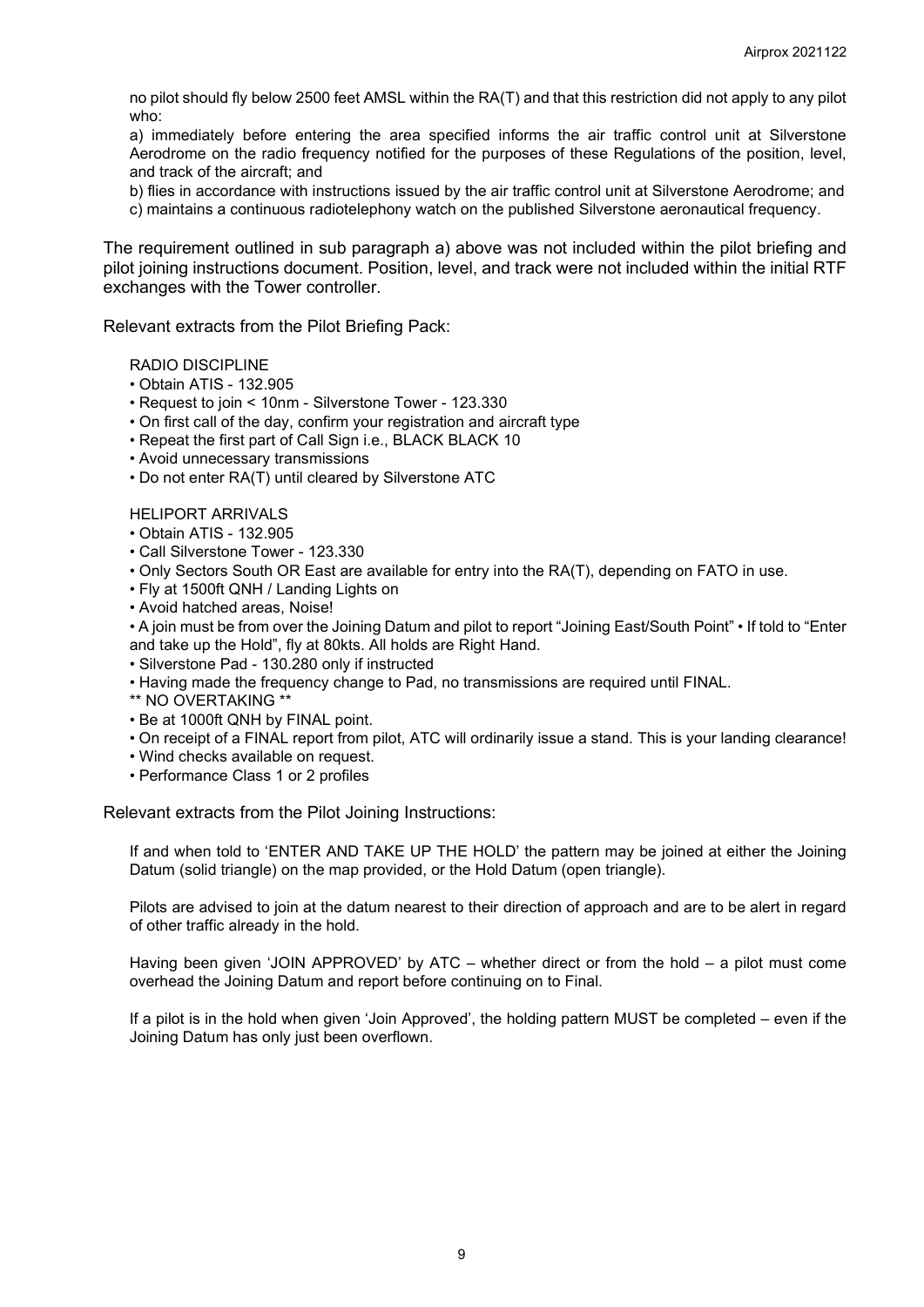

Figure 11 – Airspace (taken from the pilot briefing pack)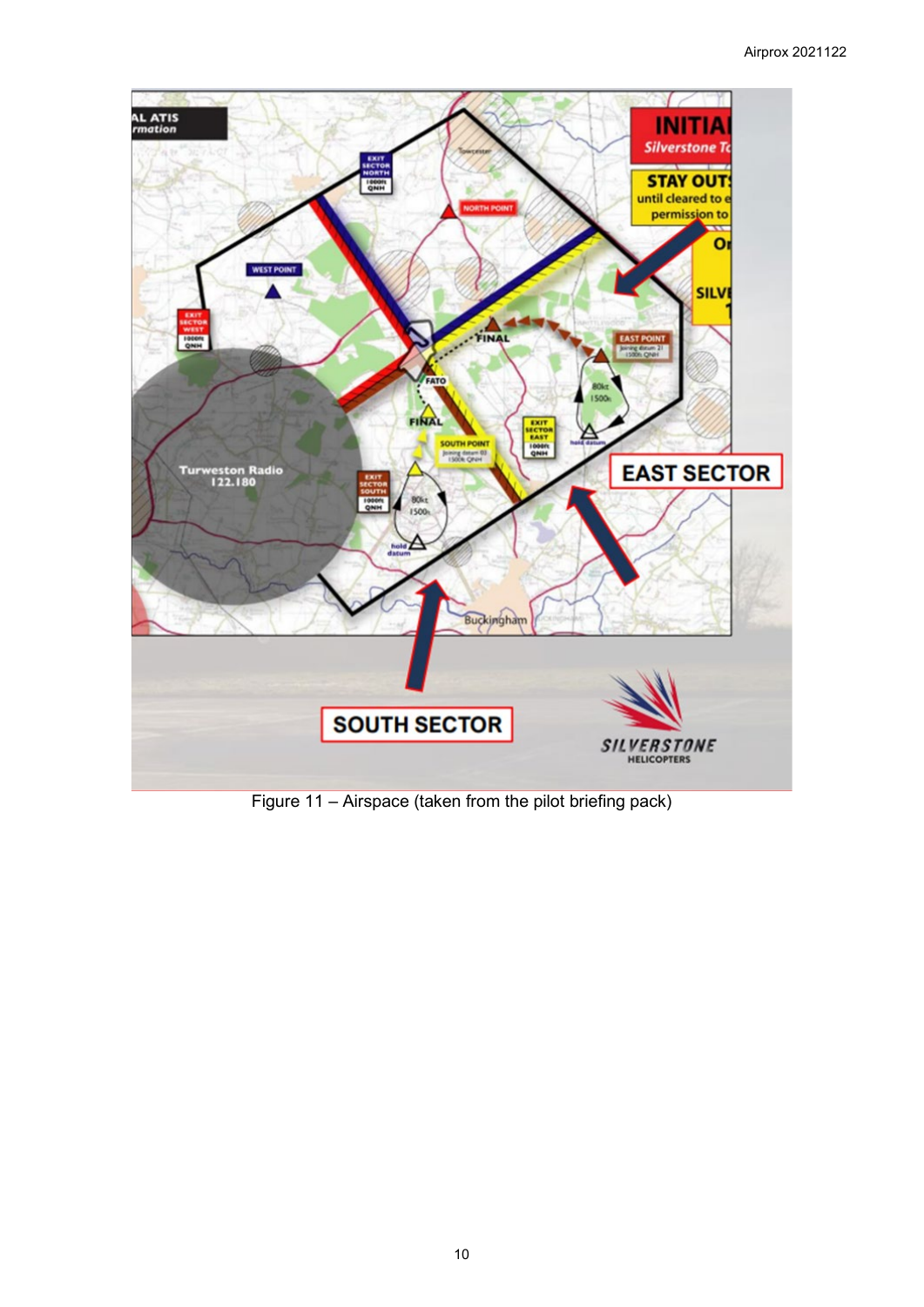

Figure 12 – Pad Layout

The requirement for pilots to report their position, level, and track on initial RTF contact with the Tower controller was not included within the pilot brief for the event. The Tower controller had no way of knowing whether the A109 and EC55 pilots had joined via South Point or via the Hold datum, or whether the 80kt speed limit was being exceeded. To enable the controllers to establish the order of approach for the helicopters, they would have been wholly reliant upon the timings of the pilot reports at South Point.

At 0927.30 when the A109 pilot made initial contact with the controller they were instructed to "*initially enter and take up the hold, report approaching South Point though, there are two others joining for the similar and I'll hopefully update you on that*." The pilot read back, "*join for South Point, take up the hold (unintelligible word*)."

At 0928.40 when the EC155 pilot made initial contact with the controller they were instructed to "*enter and take up the hold initially, there are 3 others doing similar, but report approaching South Point and I'll hopefully update you on that with a no delay*." The pilot read back, "*enter and take up the hold, report approaching South Point.*"

When the EC155 pilot reported at South Point at 0930.40 they were instructed to go once round the hold and report approaching South Point. Thirty seconds later (0931.10) the controller advised the pilot that on completion of the hold they were cleared for the approach. The ground speed of the EC155 as it entered at South Point was 142kt and it took some time for the speed to be reduced to the lowest indicated ground speed of 88kt, this was achieved just prior to the helicopter exiting the hold.

Ten seconds later (0931.20) the A109 pilot reported, "*entering the hold*." The pilot had not overflown South Point, on entry to the RA(T), they had joined the RA(T) directly from the south toward the hold datum. The pilot was then instructed, "*once round, after the hold your join is approved, report South Point*." When the pilot reported entering the hold, they were at the holding datum. One minute later (0932.20) the A109 pilot reported, "*South Point behind the Squirrel*." The pilot had not carried out a hold prior to this report, they were passing over South Point for the first time. The pilot was then instructed, "*join is now approved and contact Pad 130.280*." This series of events resulted in the pilot flying a direct track from the southern edge of the RA(T) to the hold datum, onwards through South Point and directly onto final approach.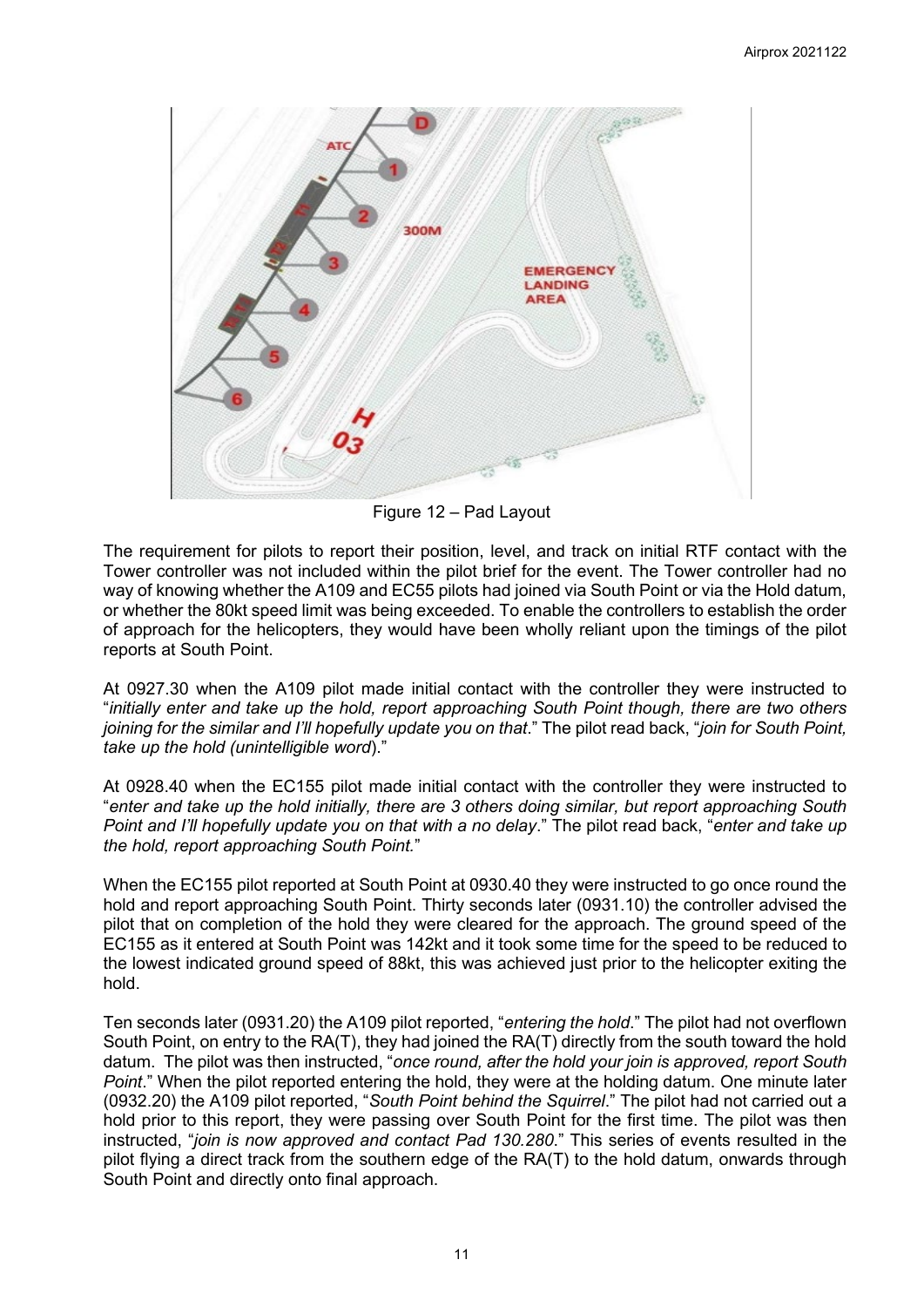The A109 pilot reported that they had intended to take a route via the hold datum, anticipating that they would be joining the hold, and that on reaching the hold datum they were cleared to join, and routed to South Point and then to final.

Ten seconds later (0932.30) and after the A109 pilot had left the Tower frequency, the EC155 pilot reported, "*hold complete, now reaching South Point*." The controller responded, "*roger South Point, join approved and report final, contact Pad 130.280*." The pilot readback of the Pad frequency was incorrect and the controller attempted to gain a correct readback, however the EC155 pilot had already left the Tower frequency. The A109 and EC155 were then both approaching final within 10sec of each other, with the EC155 slightly behind and to the east of the A109. However, when the EC155 pilot completed their final turn prior to leaving the hold, the helicopter passed behind the A109 and ended up in a position to the west of the A109 and very slightly behind it.

Thirty seconds later (0933.00) the A109 pilot made initial contact with the Pad controller and incorrectly reported their position as South Point. When instructed to report final, the pilot advised that they were approaching final, and they were allocated Gate 1 for landing. The pilot brief had stated that no transmissions were required after changing to the Pad frequency until the helicopter reached final.

The incorrect readback of the Pad frequency by the EC155 pilot resulted in a one minute 30 second delay in the pilot establishing communications with the Pad controller. At 0934.00 having not yet received a final call from the EC155 pilot, the Pad controller transmitted the EC155 callsign and Gate 2 for landing. After a short silence the pilot apologised and explained that they had radio problems and read back Gate 2.

When the A109 pilot was cleared to proceed to final and change to the Pad frequency, the EC155 pilot had not yet reported that their hold was complete (this transmission was made 10sec later). This, together with the subsequent delay in the EC155 pilot contacting the Pad controller after being instructed to do so, had the potential for the A109 pilot to be unaware of the proximity of the EC155 and the A109 pilot confirmed in their report that they were unaware of the presence of the EC155 on final. Likewise, the EC155 pilot would not have heard the final call from the A109, and they also reported that they were not aware of any other aircraft being on final approach.

The EC155 pilot reported that the A109 had overflown them on final approach. Unfortunately, the close proximity of radar contacts resulted in SSR label jump and it was not possible to determine exactly where or when this may have taken place.

#### **Conclusion**

The pilots of both helicopters were instructed to conduct one hold prior to joining final approach. The hold was to be flown at 80kt. The EC155 pilot joined the RA(T) and reported at South Point upon entry to the RA(T), flew the hold, and upon completion of the hold, reported approaching South Point. Much of the hold was flown at a speed in excess of 80kt. The A109 pilot joined the RA(T) via the hold datum, did not fly a hold and reported at South Point. When the South Point report was received and the instruction to proceed to final given.

The different tracks flown by the pilots resulted in both helicopters reaching final approach at the same time and on broadly parallel tracks. The RT call from the EC155 pilot when they reported that their hold was complete, came after the A109 pilot had left the Tower frequency and may potentially have contributed to the A109 pilot being unaware that the EC155 was just behind them. The lengthy delay in the EC155 pilot checking-in on the Pad frequency may have compounded this situation. The A109 pilot checked-in on the Pad frequency one minute and 30 seconds before the EC155 pilot. The timings of these RT calls could potentially have contributed to the EC155 pilot being unaware that the A109 was just ahead of them on final approach.

The lengthy interval between the A109 pilot and the EC155 pilot contacting the Pad controller, together with the controller having to split their attention between monitoring the final approach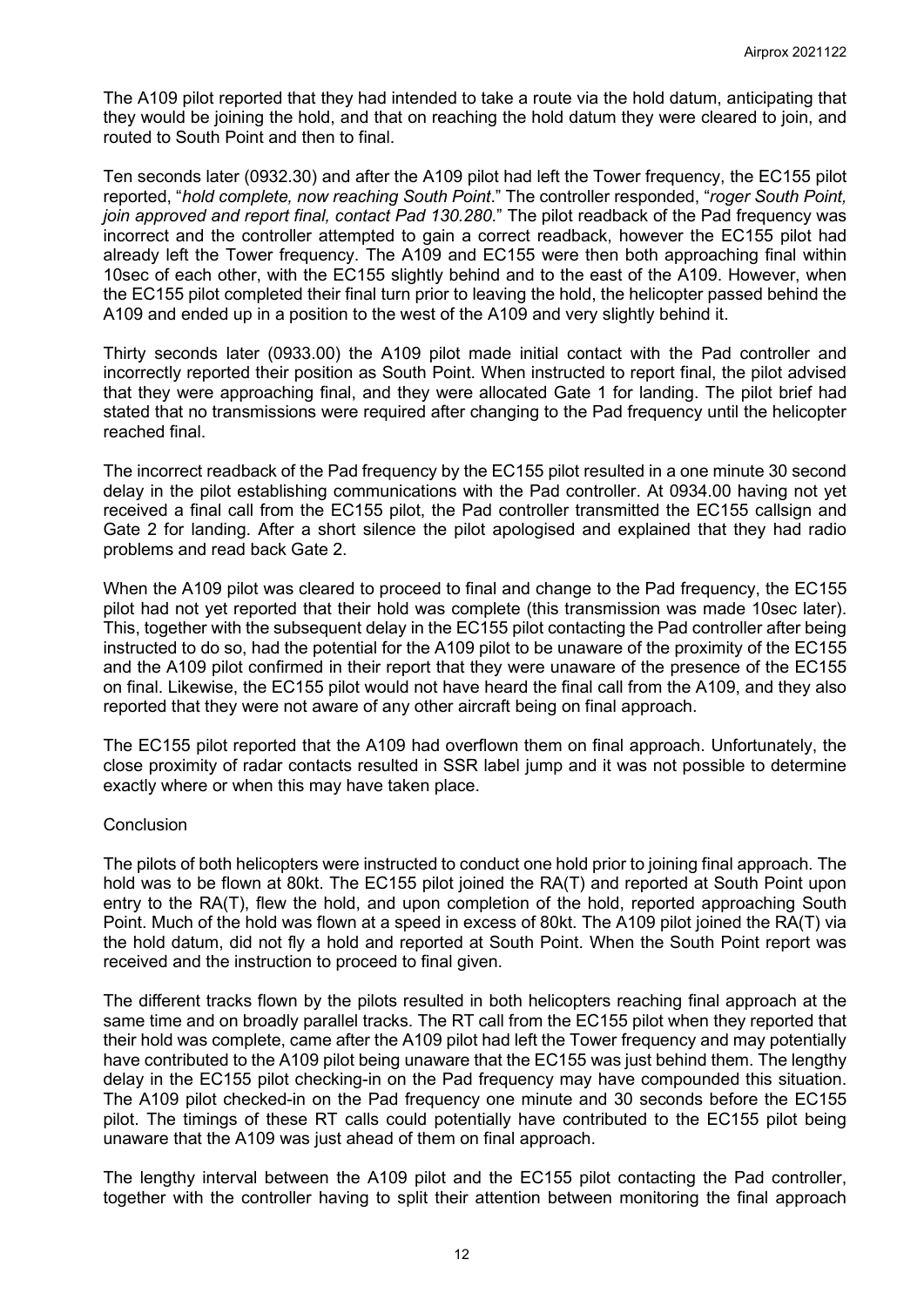sequence, the departing helicopters, the available gates for approaching helicopters, and dealing with the joining pilot reporting on the wrong frequency, is likely to have reduced the potential for the Pad controller to fully assimilate the proximity of the two helicopters on final approach.

#### **UKAB Secretariat**

The EC155 and AW109 pilots shared an equal responsibility for collision avoidance and not to operate in such proximity to other aircraft as to create a collision hazard.<sup>[2](#page-12-0)</sup>

#### **Summary**

An Airprox was reported when an EC155 and an A109 flew into proximity at Silverstone at around 0934Z on Sunday 18th July 2021. Both pilots were operating under VFR in VMC and both were in receipt of an ACS from Silverstone.

### **PART B: SUMMARY OF THE BOARD'S DISCUSSIONS**

Information available consisted of reports from both pilots, radar photographs/video recordings and a report from the air traffic manager. Relevant contributory factors mentioned during the Board's discussions are highlighted within the text in bold, with the numbers referring to the Contributory Factors table displayed in Part C.

Prior to discussing the detail of the Airprox the Board was briefed by a member who flew into Silverstone on this day. They noted that the RT was incredibly busy (a point already noted in the CAA ATSI report) and thought that discipline in adhering to procedures was key. Pilots were encouraged to use as little RT as possible and the aim of the procedures was to allow as many helicopters as possible to land, drop their passengers and depart. Consequently, with time being of the essence, they opined that pilots generally were not adhering to the 80kt speed restriction in the hold and that RT discipline was somewhat lacking.

The Board first considered the actions of the EC155 pilot. They joined the hold as laid down in the procedures and then followed the ATC instructions issued. Some members wondered whether their increased speed in the hold meant that they caught up the A109 quicker than they would have done had they being doing the standard 80kt, mindful of the brief that this was common practise on the day, still they thought that for the procedures to work, they required everyone to be at the same speed (**CF7**). Having been cleared for the procedure, the EC155 pilot flew an incorrect profile, in that they flew the majority of the hold to the north of 'South Point' (**CF6**) meaning that they flew a truncated hold pattern. Then, on being told to switch to the Pad frequency they read back the frequency incorrectly and took some time to switch across (**CF7, CF9**). By not switching across to the Pad frequency in a timely fashion, they were denied the opportunity to hear the A109 and also denied the A109 pilot the situational awareness on their position and intentions (**CF10**). The EC155 was fitted with a TAS, although the pilot reported not getting any information about the A109 from it. Members with helicopter experience noted that when in a situation like the one at Silverstone, with multiple contacts in close proximity, the TAS can become so swamped with so many returns that it becomes impossible to use it in the manner intended; members agreed that this rendered the EWS barrier ineffective as the TAS failed to provide the pilot with any situational awareness on the A109 (**CF11**). Once on the final approach, the EC155 pilot did not see the A109 until it flew overhead, by which time it was too late to take any action that could materially change the separation, making this effectively a non-sighting (**CF12**, **CF13**).

Turning to the A109 pilot, they joined at the Hold Datum and flew around to South Point, where they were cleared for the procedure. The Pilot Briefing Pack and Joining Instructions both stated that once cleared, the rest of the hold must be flown, however, the A109 pilot believed that they had been cleared by ATC and therefore routed directly from South Point onto final (**CF4**, **CF6**). By not following around the hold before turning onto final, the A109 pilot did not integrate with other traffic that was following the procedure as published in the pilots' briefing pack (**CF7**, **CF8**). The A109 pilot was sent to the Pad frequency before the EC155 and so was not aware that it was also in the vicinity (**CF10**). Although the

<span id="page-12-0"></span><sup>2</sup> (UK) SERA.3205 Proximity.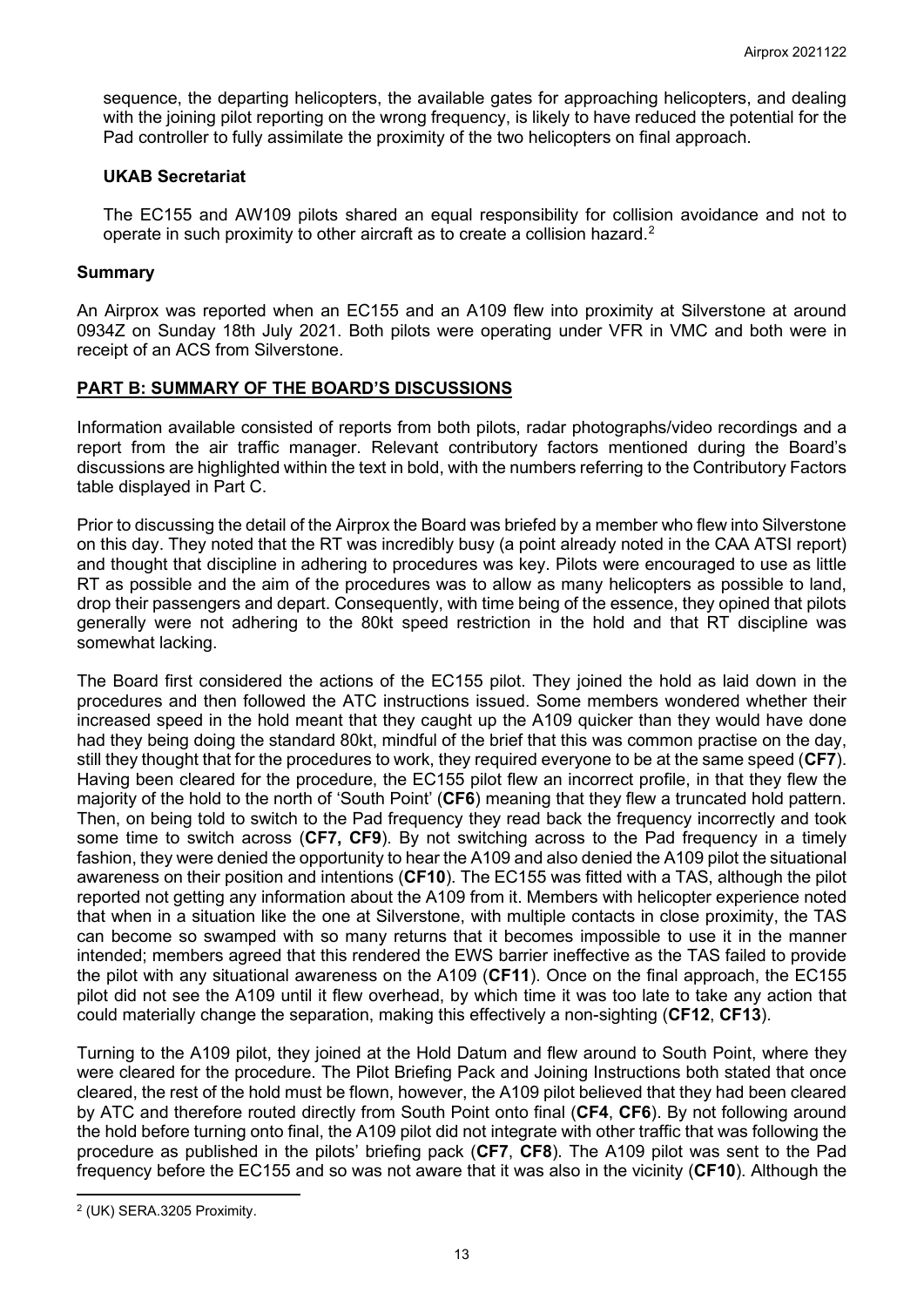pilot reported getting information on the EC155 from their TAS, this was thought to be early in the approach, prior to the Airprox and like the EC155 pilot, the A109 pilot did not seem to get any information from their TAS in the latter stages of the event (**CF11**). The A109 pilot appeared to have overflown the EC155 without any prior situational awareness that it was there, the final mitigation was see-and-avoid, however the pilot would have been unable to see the EC155 beneath their aircraft (**CF13**) and in fact reported not seeing it at all (**CF12**).

When looking at the role of the controller, members noted that they had reported not being able to see any perspective when looking at the helicopters on the approach. Without any radar, this meant that the controllers were unable to visually determine the order of the helicopters and were reliant upon the pilots following the procedures correctly and reporting accurately. The busy nature of the event with its almost continuous RT and constant procession of helicopters inbound meant that the controller had no way of knowing whether or not the pilots had adhered to the procedures. The controller had no situational awareness that the A109 and EC155 were likely to come into confliction and did not detect the conflict when it happened (**CF2**, **CF3**).

Members spent some time discussing the procedures and processes and noted that there were some discrepancies between the various documents. Firstly, they noted that the AIC required pilots to report their position, heading and level on entry to the RA(T), however, it was clear that not only was this not being actioned by the pilots, but also that the controllers did not want the extra RT calls. Furthermore, they thought that the instructions in the Briefing Pack about completing the hold were less clear than those in the Joining Instructions, they thought that this could lead to confusion and that some instructions could be interpreted in different ways. It was assumed that the Briefing Pack was delivered to some pilots in person and that this was then disseminated further; however members thought that the differences in the various documents could lead to confusion for those not familiar with such procedures (**CF5**). Additionally, members thought that the procedures as written did not mitigate for the controllers not being able to see the aircraft on the approach (**CF1**).

Finally, the Board determined the risk of collision. They considered the reports of both pilots and the controller. Unusually, they had a witness report from a member of the public on the ground and they wished to thank them for taking the time to report the incident. Unfortunately, the low altitudes of the helicopters meant that the NATS radar was not accurate enough to judge the final separation, but members were content that all the reports pointed to the same conclusion in that there had been the bare minimum of separation, and given that neither pilot had seen the other prior to the Airprox or had any situational awareness that the other was in the vicinity, any separation was down to providence. They therefore assessed that there had been a serious risk of collision; Risk Category A (**CF14**).

# **PART C: ASSESSMENT OF CONTRIBUTORY FACTORS AND RISK**

Contributory Factors:

|     | 2021122                                                         |                                        |                                                                               |                                                                          |  |  |  |  |
|-----|-----------------------------------------------------------------|----------------------------------------|-------------------------------------------------------------------------------|--------------------------------------------------------------------------|--|--|--|--|
| CF. | <b>Factor</b>                                                   | <b>Description</b>                     | <b>ECCAIRS Amplification</b><br><b>UKAB Amplification</b>                     |                                                                          |  |  |  |  |
|     |                                                                 | <b>Ground Elements</b>                 |                                                                               |                                                                          |  |  |  |  |
|     | • Regulations, Processes, Procedures and Compliance             |                                        |                                                                               |                                                                          |  |  |  |  |
|     | • Aeronautical Information<br>Organisational<br><b>Services</b> |                                        | An event involving the provision of<br>Aeronautical Information               | The Ground entity's regulations or<br>procedures were inadequate         |  |  |  |  |
|     |                                                                 | • Situational Awareness and Action     |                                                                               |                                                                          |  |  |  |  |
|     | Human<br>Factors                                                | • Conflict Detection - Not<br>Detected | An event involving Air Navigation<br>Services conflict not being<br>detected. |                                                                          |  |  |  |  |
| 3   | • Traffic Management<br>Contextual<br><b>Information Action</b> |                                        | An event involving traffic<br>management information actions                  | The ground element had only generic,<br>late or no Situational Awareness |  |  |  |  |
|     | <b>Flight Elements</b>                                          |                                        |                                                                               |                                                                          |  |  |  |  |
|     | • Regulations, Processes, Procedures and Compliance             |                                        |                                                                               |                                                                          |  |  |  |  |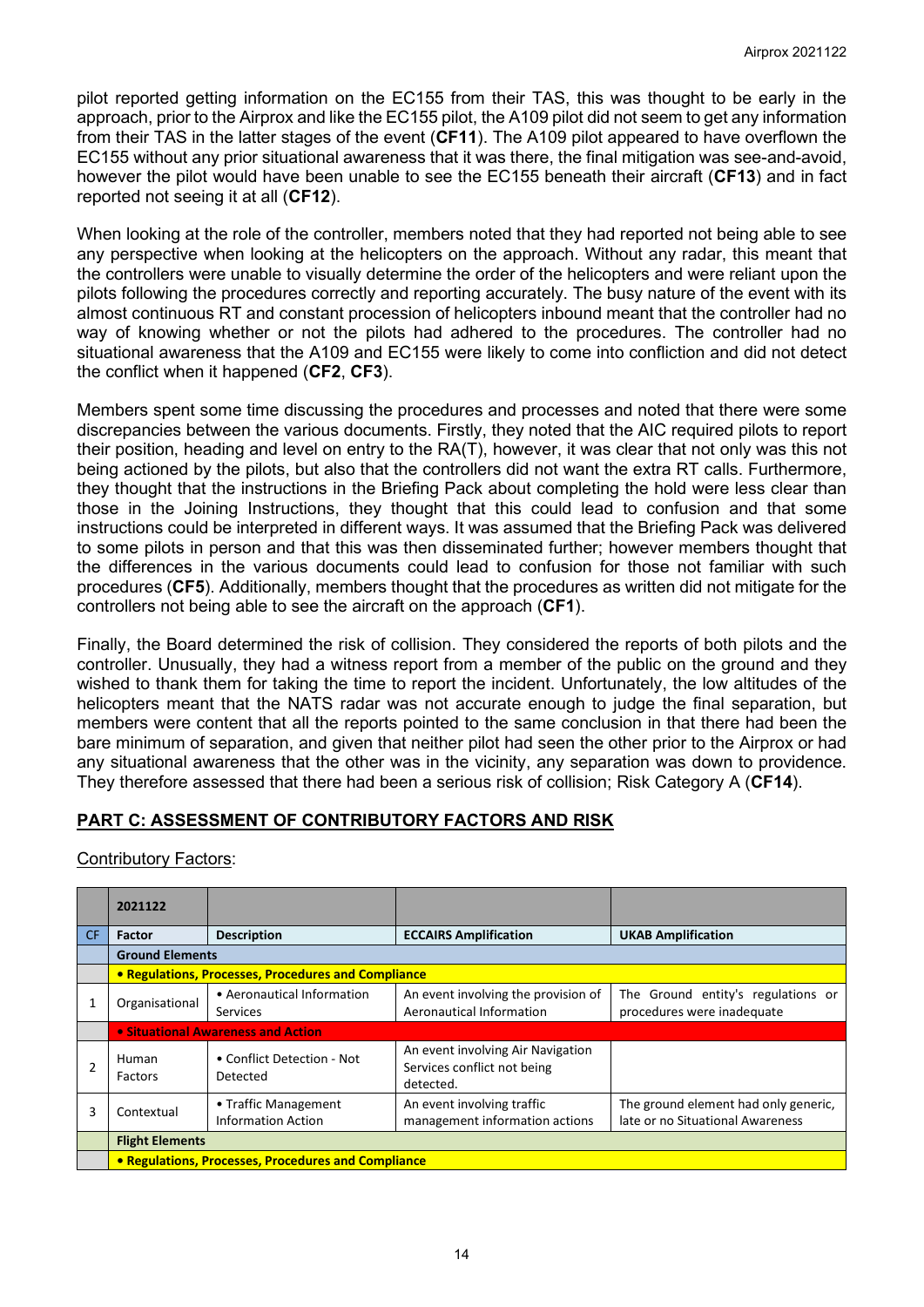| 4  | Human<br>Factors                                            | • Flight Crew ATC Clearance<br>Deviation                              | An event involving a deviation<br>from an air traffic control<br>clearance.                                                    |                                                                                          |  |  |
|----|-------------------------------------------------------------|-----------------------------------------------------------------------|--------------------------------------------------------------------------------------------------------------------------------|------------------------------------------------------------------------------------------|--|--|
| 5  | Organisational                                              | • Flight Operations<br>Documentation and<br><b>Publications</b>       | <b>Flight Operations Documentation</b><br>and Publications                                                                     | Inadequate regulations or procedures                                                     |  |  |
| 6  | Human<br>Factors                                            | • Use of policy/Procedures                                            | Events involving the use of the<br>relevant policy or procedures by<br>flight crew                                             | Regulations and/or procedures not<br>complied with                                       |  |  |
|    |                                                             | <b>. Tactical Planning and Execution</b>                              |                                                                                                                                |                                                                                          |  |  |
| 7  | Human<br>Factors                                            | • Action Performed<br>Incorrectly                                     | Events involving flight crew<br>performing the selected action<br>incorrectly                                                  | Incorrect or ineffective execution                                                       |  |  |
| 8  | Human<br>Factors                                            | • Monitoring of Environment                                           | Events involving flight crew not to<br>appropriately monitoring the<br>environment                                             | Did not avoid/conform with the<br>pattern of traffic already formed                      |  |  |
|    |                                                             | <b>.</b> Situational Awareness of the Conflicting Aircraft and Action |                                                                                                                                |                                                                                          |  |  |
| 9  | Human<br>Factors                                            | • Readback Incorrect                                                  | An event involving incorrect<br>readback                                                                                       |                                                                                          |  |  |
| 10 | Contextual                                                  | • Situational Awareness and<br><b>Sensory Events</b>                  | Events involving a flight crew's<br>awareness and perception of<br>situations                                                  | Pilot had no, late or only generic,<br><b>Situational Awareness</b>                      |  |  |
|    | <b>• Electronic Warning System Operation and Compliance</b> |                                                                       |                                                                                                                                |                                                                                          |  |  |
| 11 | Human<br>Factors                                            | • Response to Warning<br>System                                       | An event involving the incorrect<br>response of flight crew following<br>the operation of an aircraft<br>warning system        | CWS misinterpreted, not optimally<br>actioned or CWS alert expected but<br>none reported |  |  |
|    | • See and Avoid                                             |                                                                       |                                                                                                                                |                                                                                          |  |  |
| 12 | Human<br>Factors                                            | • Monitoring of Other Aircraft                                        | Events involving flight crew not<br>fully monitoring another aircraft                                                          | Non-sighting or effectively a non-<br>sighting by one or both pilots                     |  |  |
| 13 | Contextual                                                  | • Visual Impairment                                                   | Events involving impairment due<br>to an inability to see properly                                                             | One or both aircraft were obscured<br>from the other                                     |  |  |
|    | • Outcome Events                                            |                                                                       |                                                                                                                                |                                                                                          |  |  |
| 14 | Contextual                                                  | • Near Airborne Collision with<br>Aircraft                            | An event involving a near collision<br>by an aircraft with an aircraft,<br>balloon, dirigible or other piloted<br>air vehicles |                                                                                          |  |  |

### Degree of Risk: A.

### Safety Barrier Assessment<sup>[3](#page-14-0)</sup>

In assessing the effectiveness of the safety barriers associated with this incident, the Board concluded that the key factors had been that:

## **Ground Elements:**

**Regulations, Processes, Procedures and Compliance** were assessed as **partially effective** because the procedures as written did not allow the controller to mitigate any deviations or inconsistency in pilots' position reports.

**Situational Awareness of the Confliction and Action** were assessed as **ineffective** because the controller was not aware of the confliction between the EC155 and the A109.

## **Flight Elements:**

<span id="page-14-0"></span><sup>&</sup>lt;sup>3</sup> The UK Airprox Board scheme for assessing the Availability, Functionality and Effectiveness of safety barriers can be found on the **UKAB Website**.